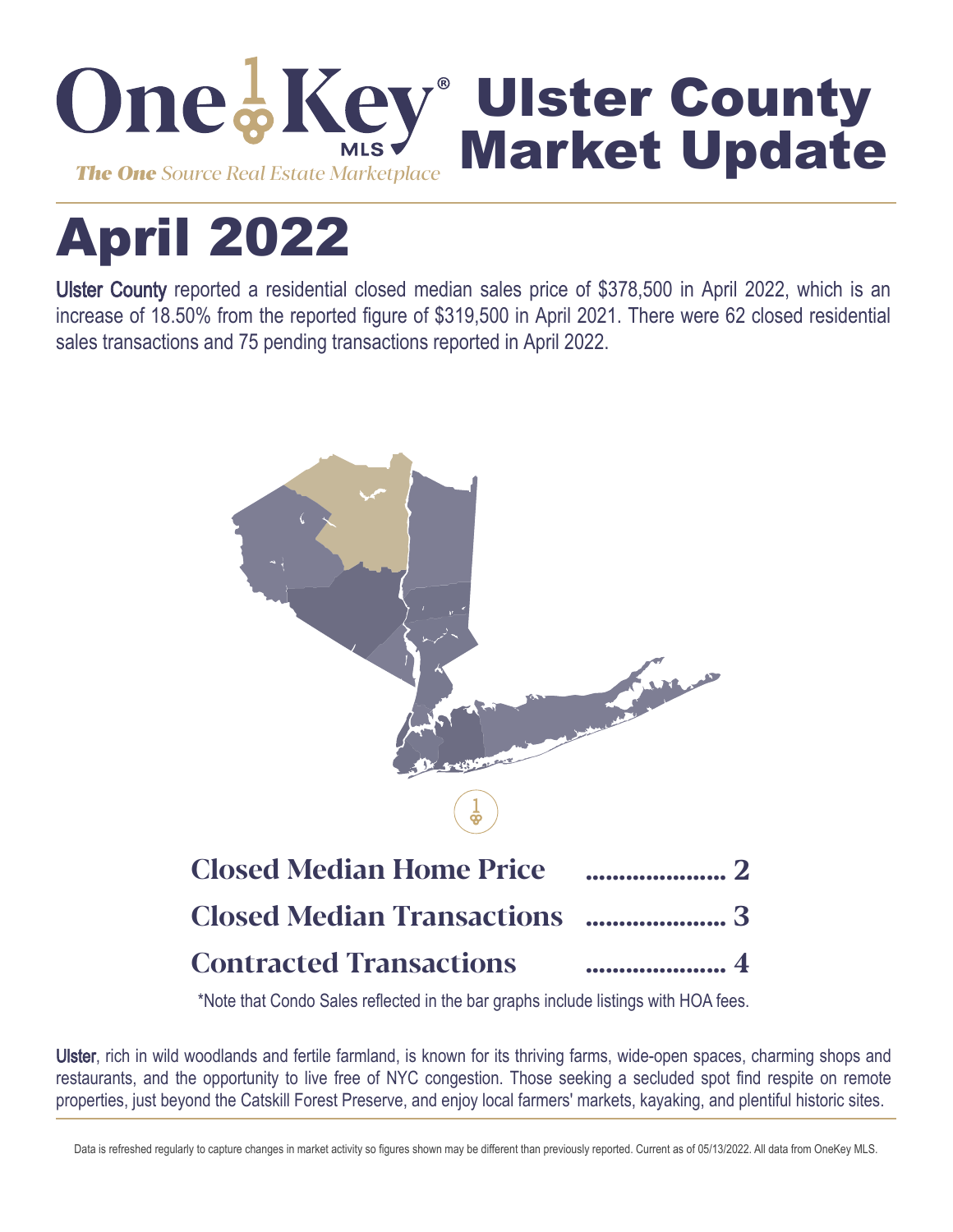

# Real Estate Market Report

## **Pending Sales Counts for:**

## **Location: Ulster (County)**



#### Residential, Condo, Co-op Properties

| <b>Month</b>    | Current<br>Year | Prior<br>Year | %<br>Change |
|-----------------|-----------------|---------------|-------------|
| Apr-2022        | 75              | 81            | $-7.4$      |
| Mar-2022        | 75              | 64            | 17.2        |
| Feb-2022        | 57              | 60            | $-5.0$      |
| Jan-2022        | 73              | 65            | 12.3        |
| Dec-2021        | 79              | 75            | 5.3         |
| Nov-2021        | 86              | 85            | 1.2         |
| Oct-2021        | 88              | 87            | 1.1         |
| Sep-2021        | 78              | 102           | $-23.5$     |
| Aug-2021        | 70              | 99            | $-29.3$     |
| <b>Jul-2021</b> | 67              | 101           | $-33.7$     |
| <b>Jun-2021</b> | 93              | 81            | 14.8        |
| May-2021        | 80              | 49            | 63.3        |

**Pending Sales Counts for:** Location: Ulster (County) (Last 24 Months - Residential, Condo, Co-op Properties)



Note: Information displayed in the data table is compiled by OneKey® MLS and represents a combined total of Residential, Condo, Co-op Properties sales for the selected time frame. Only available<br>data will be displayed. Pl

05/13/2022 03:11 PM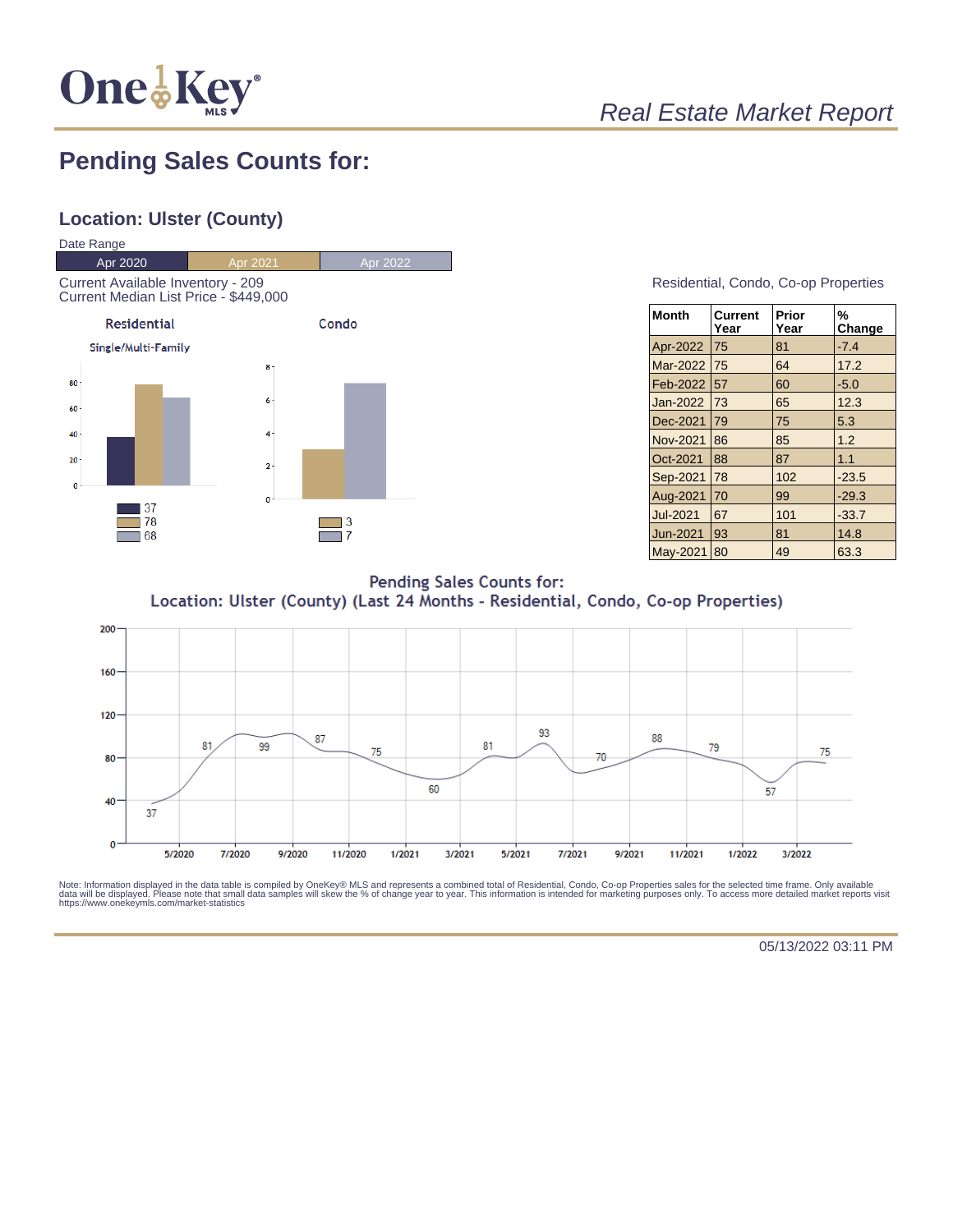

## Real Estate Market Report

## **Sold Property Median Price for:**

## **Location: Ulster (County)**



#### Residential, Condo, Co-op Properties

| <b>Month</b>    | Current<br>Year | Prior<br>Year | %<br>Change |
|-----------------|-----------------|---------------|-------------|
| Apr-2022        | \$378,500       | \$319,500     | 18.5        |
| Mar-2022        | \$322,500       | \$275,000     | 17.3        |
| Feb-2022        | \$324,000       | \$260,000     | 24.6        |
| Jan-2022        | \$392,500       | \$275,000     | 42.7        |
| Dec-2021        | \$350,000       | \$305,000     | 14.8        |
| <b>Nov-2021</b> | \$402,500       | \$301,250     | 33.6        |
| Oct-2021        | \$360,000       | \$327,000     | 10.1        |
| Sep-2021        | \$372,500       | \$318,250     | 17.0        |
| Aug-2021        | \$352,500       | \$233,000     | 51.3        |
| <b>Jul-2021</b> | \$344.950       | \$285,000     | 21.0        |
| Jun-2021        | \$330,000       | \$247,500     | 33.3        |
| May-2021        | \$325,000       | \$272,000     | 19.5        |

**Sold Property Median Price for:** Location: Ulster (County) (Last 24 Months - Residential, Condo, Co-op Properties)



Note: Information displayed in the data table is compiled by OneKey® MLS and represents a combined total of Residential, Condo, Co-op Properties sales for the selected time frame. Only available<br>data will be displayed. Pl

05/13/2022 03:10 PM